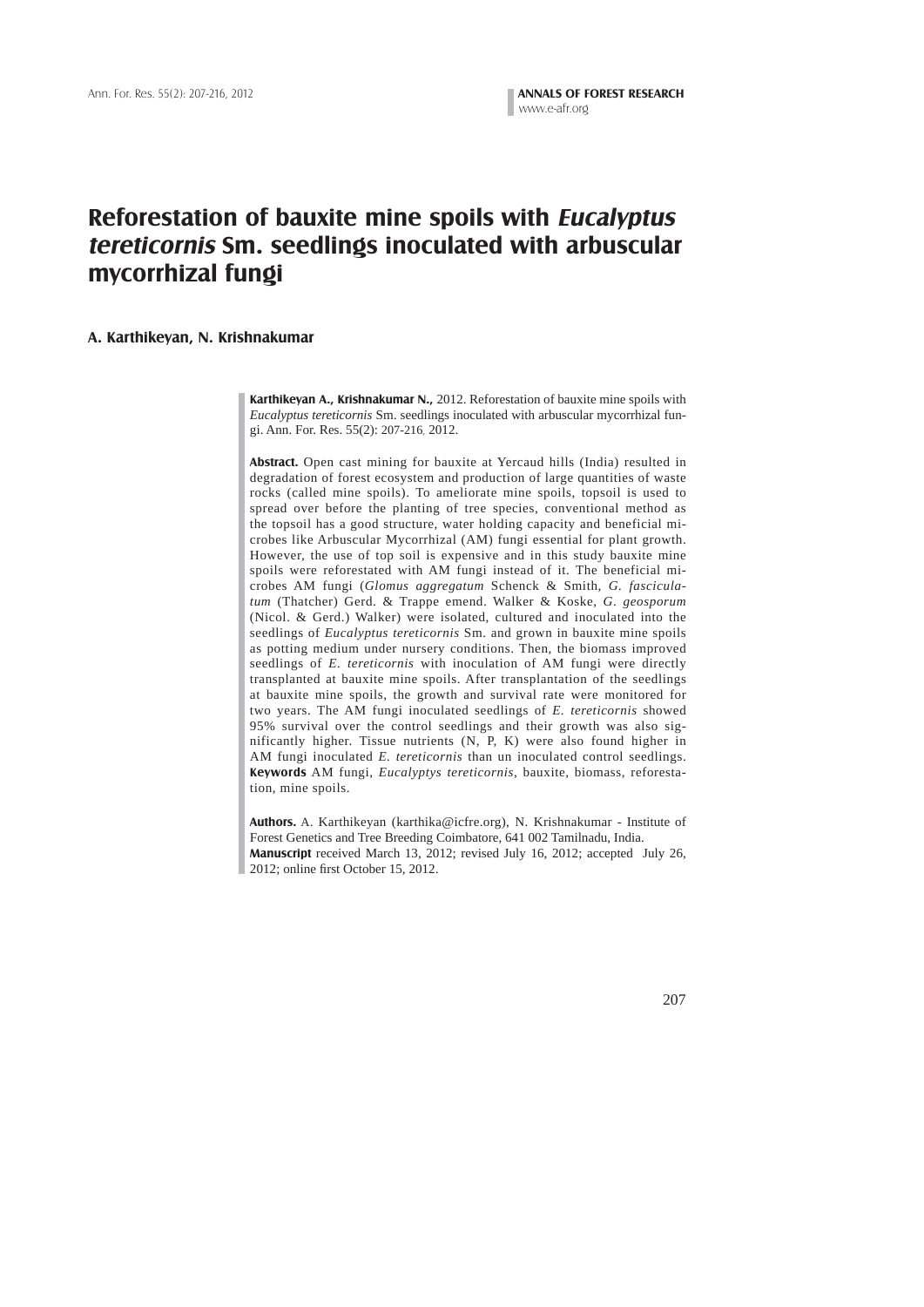# **Introduction**

Mining activities have created wide spread environmental damage that severely affected not only the landscape but also social well-beings. Mining also has led to discharge of millions of tons of waste rock and soils called 'mine spoils' are dumped over millions of hectares as wastelands in India. Reforestation of these stressed environment lands is very essential to overcome the health hazards and ecological problems. But, reforestation of these stressed environment lands i.e. mine spoils is difficult because the mine spoils have low water – holding capacity, lacks organic matter, deficient in Nitrogen and Phosphorus. Using conventional reforestation techniques of grading, res-soiling, and fertilizing of mine spoils are economically not always feasible. However, planting of trees directly on mine spoils is an excellent alternative method for reforestation. This method will help to stabilization of mine spoils so that the mined out wastes could be sealed away from the stressed environment. But to plant a tree the topsoil is considered as an important material because the topsoil is always having good structure and beneficial microbes compared to subsoil. The topsoil is enriched with organic matter, minerals and has characteristics of nutrient supply and water uptake to the plants. Hence, it is more hospitable to plant growth. To deliver it's full potential for improved plant growth it must retain the advantageous chemical, physical and biological properties such as beneficial microbes (Smith & Read 1997). Studies on reclaimed bauxite mine spoil surface with topsoil in Australia also suggest that recovery of biological and microbial activity as a good indicator of reclamation success (Jasper et al. 1998). Further, essential nutrients content of mine spoils is significantly lower due to lack of microbes (Abdul Kareen & Mc Rae 1984). All these characters lead to reduced soil quality, nutrient cycling and lower availability of nutrients in mine spoils. Moreover, the process of opencast bauxite mining scars the landscape and destroys microbial communities. Therefore, it is essential to introduce the beneficial microbes in mind out areas along with the suitable trees for better reforestation. The activity of soil beneficial microbes is important in nutrient transfer and establishment of tree seedlings in these stressed environment lands. Arbuscular mycorrhizal (AM) fungi is one of the beneficial soil microorganisms associated with the majority of higher plants in natural and semi natural and agro-eco systems as they improve plant water relations and nutrient up take under stressed conditions (Smith & Read 1997). AM fungi reported as potential micro organism for rehabilitation and reclamation of coal mine spoils and fly ash dumps (Kumar et al. 2010, Babu & Reddy 2011). AM fungi enhances the success of seedlings under poor soil conditions (Visser et al. 1984) and improve the nutrient uptake especially phosphorus (P) of the host plants (Jakobsen 1999). The extra radical mycelia of AM fungi may act as extensions of the root systems (Muthukumar & Udaiyan 2010) and have a high nutrient mobilizing potential. Banning et al (2010) reported that successful rehabilitation must involve the development of microbially driven nutrient cycling for the long term provision of nutrient to the planted seedlings. Hence, in this study AM fungi were attempted to enhance nutrient uptake in *Eucalyptus tereticornis* tree seedlings at bauxite mine spoils for reforestation. Further for any reforestation and rehabilitation programme it must involve income generation with aim of poverty alleviation (Bognounou et al. 2010). *E. tereticornis* is an economically important tree crop used in paper and pulp industries. Therefore, in this study *E. tereticornis* was selected for reforestation of bauxite mine spoils.

### **Material and methods**

Study site. The study site selected for reforestation is located at Yercaud Hill, Salem Dis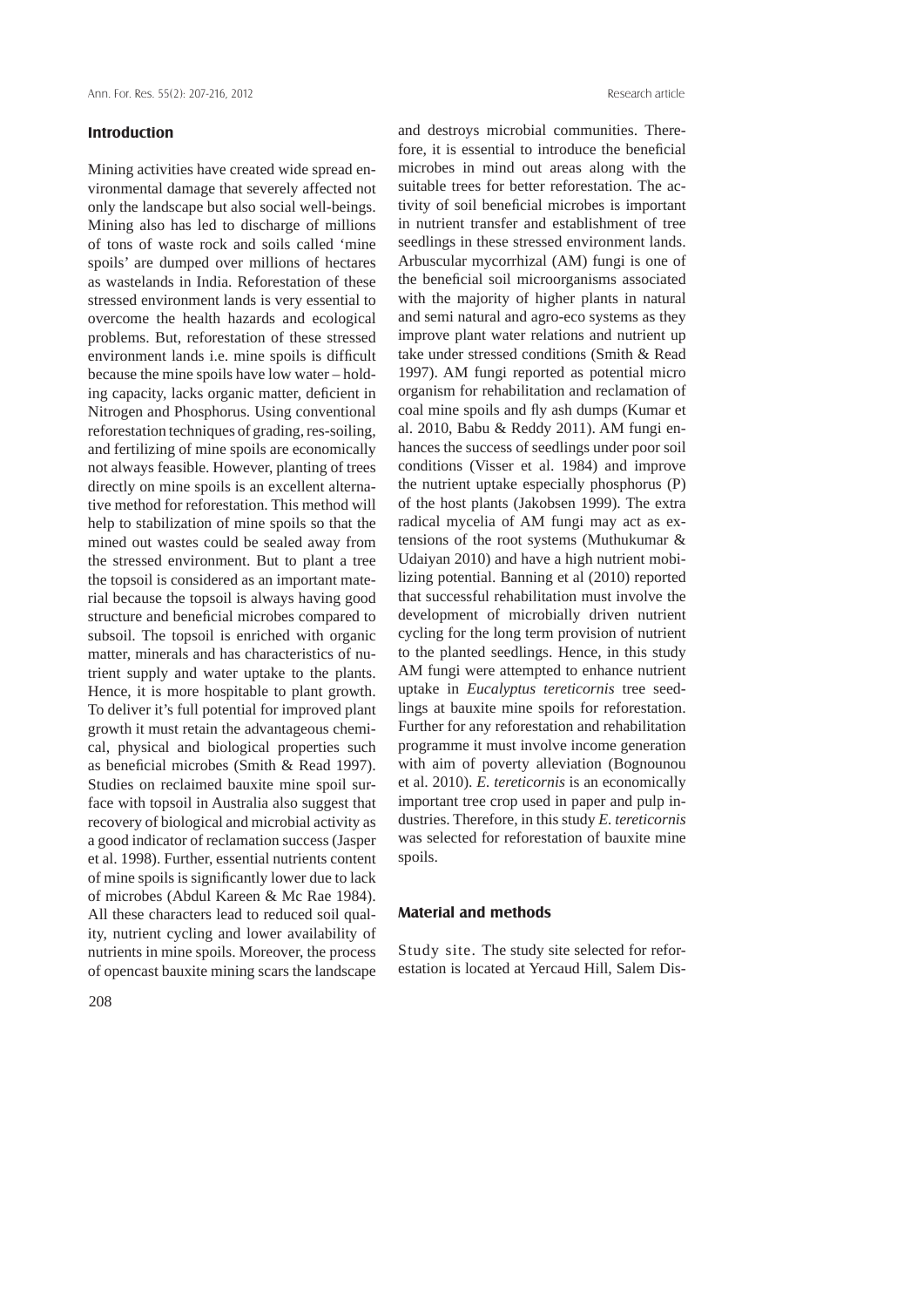trict, Tamil Nadu, India (11˚48' to 11˚50' and 78˚13' to 78˚14' E) with an elevation of 1640 m.s.l where the Madras Aluminium Company (MALCo) has acquired about 190 ha of land for open cast bauxite mining. The site receives 1500 mm average rainfall and has a wide diversity of plant species around the bauxite mined out areas. The bauxite mine spoils were collected from the mined out area and used for nursery experiments. Within the area adjacent to the MALCo bauxite mines *Syzgium cumini* L. was identified as the dominant species.

 Plant material. The seeds of *E. tereticornis* were collected from the clonal seed orchard of Eucalyptus established by Institute of Forest Genetics and Tree breeding (IFGTB) at Coimbatore, India.

 Isolation and culture of AM fungi. The AM fungi (*Glomus aggregatum* Schenck & Smith, *G. fasciculatum* (Thatcher) Gerd. & Trappe emend. Walker & Koske, *G. geosporum* (Nicol. & Gerd.) were isolated from the rhizosphere of *S. cumini* by the method of Gerdemann & Nicolson (1963) and identified with Schenck & Perez manual (1990). The freshly collected AM fungal spores were then multiplied and maintained in sterile soil media (alfisoil: sand) with *Sorghum bicolor* (L.) Moench (as host) under laboratory conditions for six months in clay pots.

 Analysis of mine spoils. Sieved bauxite mine spoils were analyzed for nutrient status and soil pH and electric conductivity (EC). Soil pH was determined (1:1, soil: water) as soon as the samples were brought to the laboratory and EC was measured using a bridge meter. The total nitrogen (N) and available Phosphorus (P) were determined respectively by micro-kjeldahl and molybdenum blue methods of Jackson (1973). Exchangeable K was extracted from the soil in ammonium acetate solution  $(pH 7)$  and measured with a digital flame photo meter (Jackson, 1973). Physical and chemical properties of the bauxite mine spoils are given in Table.1.

 Seed germination of *E. tereticornis.*  The *E. tereticorniss* seeds were directly applied in the nursery beds containing pure sand with sufficient water spray. The germinated seedlings after 10 days were transplanted to polythene bags (14 x 27 cm) containing sieved bauxite mine spoils.

 Inoculation of AM fungi. The AM fungal inoculum along with soil from pot cultures of *S. bicolor* comprising chopped roots, hyphal segments and chlamydospores was used for inoculations. Ten gram of inoculum was placed 5 cm below the soil surface of each polythene bag of all tree seedlings. Thereafter the seedlings were maintained under nursery conditions for 2 months and watered regularly.

 Harvest and assessment of seedlings. Sixty days after emergence the *E. tereticornis* seedlings were harvested with their entire root system intact. The root length, shoot length, number of branches and collar diameter of each seedling was measured.

 Transplantation of seedlings. The beneficial microbes inoculated seedlings of E. tereticornis were transplanted in bauxite mine spoils in 1 ft. deep pits at an espacement of 1.5 x 1.5 m in a randomized block design with un inoculated control seedlings. The growth and survival of all the seedlings were monitored regularly at 30 days interval. The data on shoot height, collar diameter and number of leaves

Sl. No. Bauxite mine spoils pH E.C mS N  $(mg Kg^{-1})$  P  $(mg Kg^{-1})$  K  $(mg Kg^{-1})$ 1. Before planting 6.0 (+ 1.24) 0.08 (+ 0.02) 0.30 (+ 0.25) 1.30 (+ 0.68) 4.0 (+ 1.56) After planting 6.8 ( $\pm$  1.36) 0.28 ( $\pm$  0.12) 1.50 ( $\pm$  0.85) 6.40 ( $\pm$  1.58) 9.5 ( $\pm$  1.78)

**Table 1** Physical and chemical properties of sieved bauxite mine spoils (mean of three replicates)

Note: In paranthesis is the standard error of mean.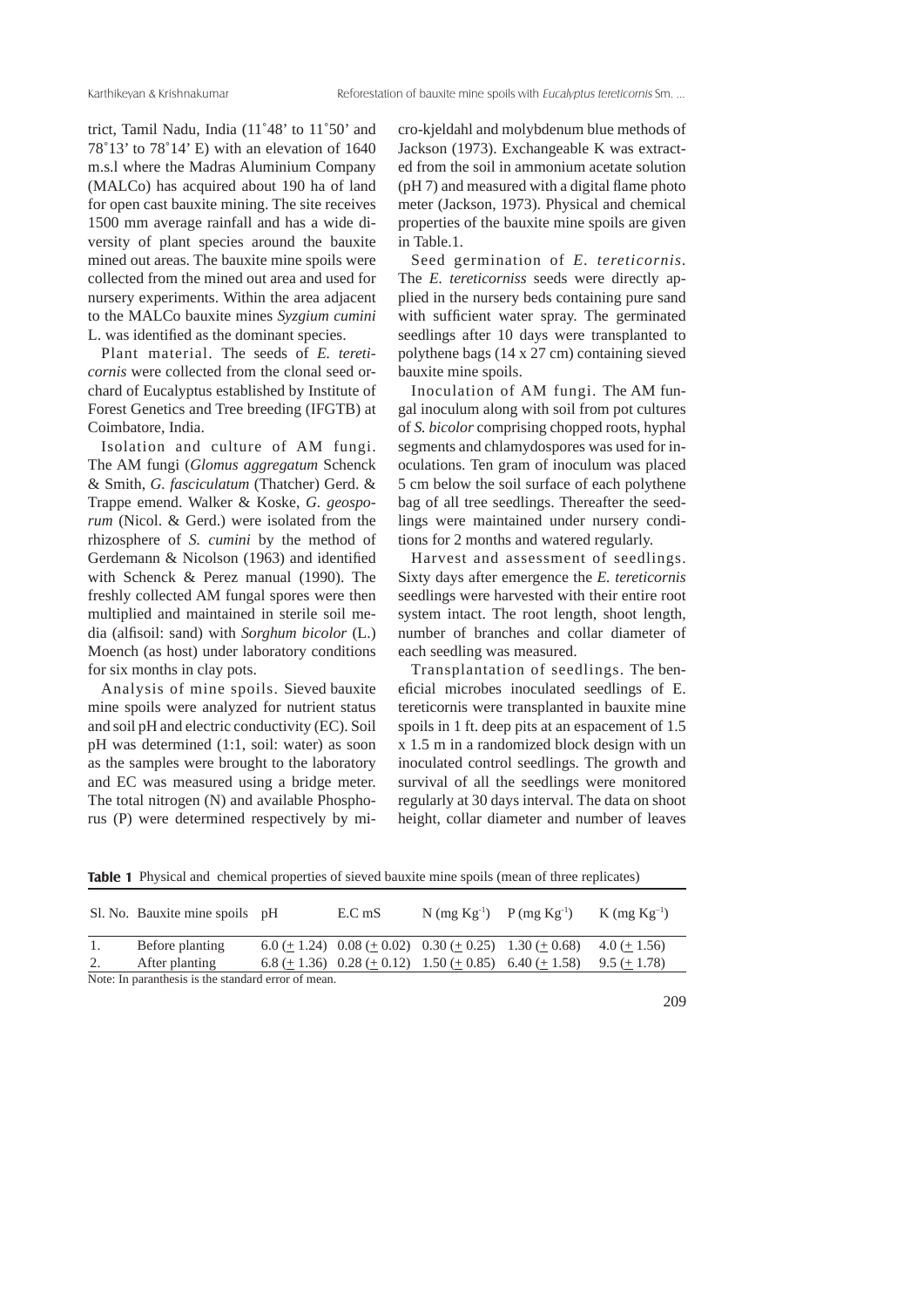were collected at different months after planting.

 Root colonization of AM fungi. Planted seedlings of *E. tereticornis* root samples of feeder roots were collected after 2 years of planting and washed with sterile water. Roots were cut in to 1 cm segments, cleared and stained for rapid assay of mycorrhizal colonization. The cleared segments were washed in distilled water acidified with 5N HCl and stained in trypan blue (0.05% in lactophenol; Phillips and Hayman, 1970). Stained root segments were examined under a research microscope for the presence of AM fungal structures. The percentage root colonization (% hyphae + % arbuscules + % vesicles) was determined according to the root slide technique of Read et al. (1976).

 Tissue nutrient analyses. Constant weights of (10g) of leaves of *E. tereticornis* treated with AM fungi were collected from the reforestation plot. After drying in a hot air oven for 72 hr the leaves were assessed for nutrient content of N, P and K. The total N was determined on a kjeltec auto analyser (1030), P determination was done by vanadomolybdate phosphoric yellow colour method and K content was determined by flame photometer (Jackson, 1973).

 Statistical analyses. Each measured variable in the nursery and field experiments were subjected to analyses of variance and mean separations has been done using Duncan's Multiple Range Test (SPSS. Ver. 10.)

#### **Results**

#### **Physical chemical properties of bauxite mine spoils**

The soil nutrients pH and E.C were increased after transplantation of *E. tereticornis* at bauxite mine spoils (Table 1).

 Nursery experiments. AM fungi inoculated *E. tereticornis* seedlings showed significantly improved growth, nutrient content (NPK), bio mass rather than non inoculated control seedlings (Table 2, Fig.1).

 Field experiments. After transplantation of *E. tereticornis* seedlings at bauxite mine spoils their growth and survival were monitored at regular monthly interval up to 2 years. AM fungi inoculated *E. tereticornis* seedlings showed improved growth and collar diameter at the age of three months after planting. At the age of two years after planting the AM fungi inoculated seedlings increased the growth in three folds over control and also increased the collar diameter. The tissue nutrient contents of N, P and K were also improved significantly  $(p)$ < 0.05) in AM fungi inoculated seedlings than control seedlings (Table 3, Fig. 2)

 Survival performance. AM fungi inoculated *E. tereticornis* showed 95 % survival. The non inoculated control seedlings showed only 40% survival at the age of two years after planting (Fig. 3).

 AM fungal root colonization and spore population. AM fungi inoculated seedlings of *E. tereticornis* planted at bauxite mine spoils showed 75 per cent of root coloni-

**Table 2** Growth responses of *E. tereticornis* seedlings with (+) without (-) AM fungi inoculation (mean of 5 replicates)

| Treat<br>ments | <b>Shoot</b><br>length<br>(cm) | Root length (cm)  |                   |                 | Root collar       | Root Dry                     | <b>Shoot Dry</b>       |                     |
|----------------|--------------------------------|-------------------|-------------------|-----------------|-------------------|------------------------------|------------------------|---------------------|
|                |                                |                   |                   | Ш               | diameter<br>(mm)  | weight<br>$(g/\text{plant})$ | weight $(g)$<br>plant) | Root/Shoot<br>ratio |
| $+ AMF$        | 52 <sup>b</sup>                | 18.4 <sup>b</sup> | 12.3 <sup>b</sup> | 41 <sup>b</sup> | 4.28 <sup>b</sup> | 0.026 <sup>b</sup>           | 0.296 <sup>b</sup>     | 0.08 <sup>a</sup>   |
| - AMF          | 28 <sup>a</sup>                | $11.8^{\circ}$    | $5.4^\text{a}$    | 1 7a            | 2.35a             | $0.012^a$                    | $0.116^a$              | 0.10 <sup>b</sup>   |

Note: Abreviations for: root length; I: primary; II: secondary; III: tertiary roots. Means followed by same letter are not significantly different at  $p < 0.05$  of Duncan's Multiple Range Test.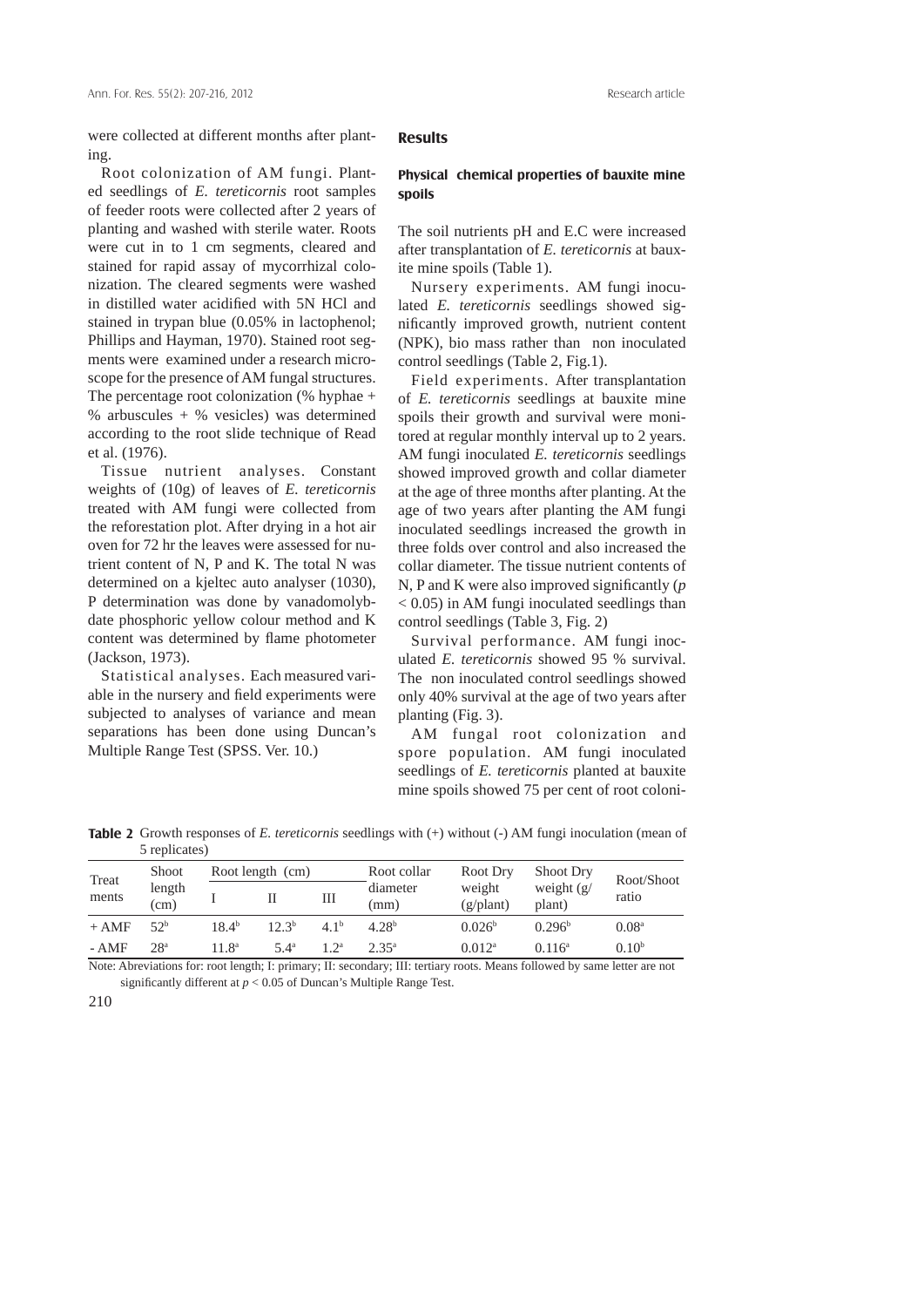



**Table 3** Growth performances of *E. tereticornis* seedlings inoculated with (+) and without (-) AM fungi at bauxite mine spoils (mean of ten replicates)

|                   | Height (cm)                              |                    | Collar Diameter (mm)          |                                    | No. of branches/plant        |                    |
|-------------------|------------------------------------------|--------------------|-------------------------------|------------------------------------|------------------------------|--------------------|
| <b>Treatments</b> | 3 months after 2 years after<br>planting | planting           | 3 months<br>after<br>planting | 2 years<br>After planting planting | 3 months after 2 years after | planting           |
| $-AMF$            | 35.2 <sup>a</sup>                        | 38.77 <sup>a</sup> | 4.49 <sup>a</sup>             | 6.87 <sup>a</sup>                  | 2.33 <sup>a</sup>            | 6.37 <sup>a</sup>  |
| $+ AMF$           | $38.5^{\circ}$                           | 96.22 <sup>b</sup> | 4.34 <sup>a</sup>             | 11.42 <sup>b</sup>                 | 2.30 <sup>a</sup>            | 16.14 <sup>b</sup> |

Note: Means followed by same letter are not significantly different at  $p < 0.05$  of Duncan's Multiple Range Test



Figure 2 Tissue nutrient content of E. tereticornis seedlings inoculated with AM fungi under field conditions. The bars are means; when followed by same letter are not significantly different at  $p < 0.05$ of Duncan's Multiple Range Test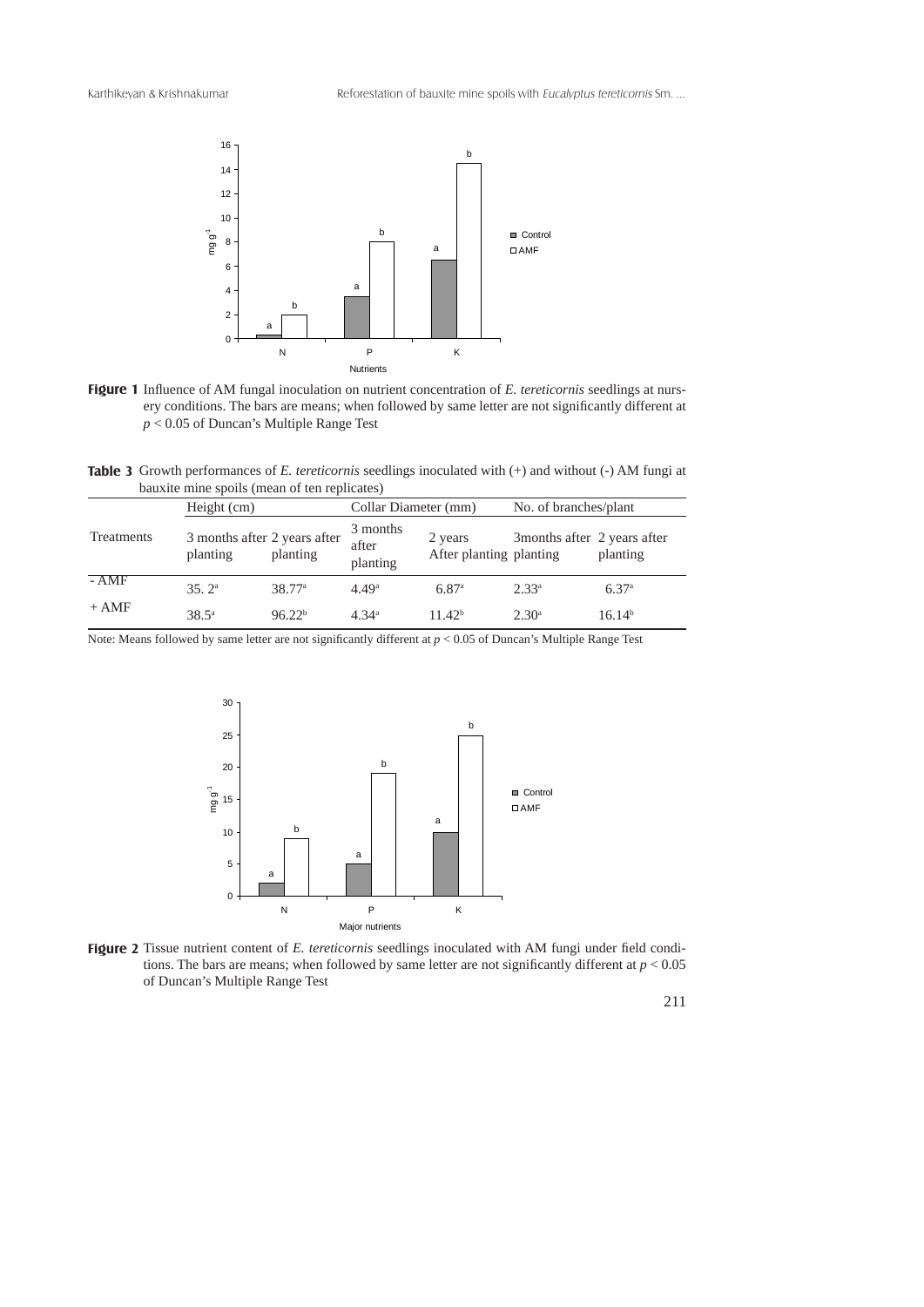zation and has an average of 8.3 spores  $g^{-1}$  soil after planting of three months. Two years after planting the seedlings showed 92% of root colonization and 6.6 spores  $g^{-1}$  soil (Fig. 4).

# **Discussion**

The excessive use of chemical fertilizer and pesticides has generated several environmental problems including the green house effect, ozone layer depletion and acidification of water. These problems can be tackled by use of



Figure 3 Survival performance of AM fungi inoculated seedlings of *E. tereticornis* at bauxite mine spoils after two years

biofertilizers which are natural, beneficial and ecofriendly. The biofertilizers provide nutrients to the plants and maintain soil structure. In this study of AM fungi, the biofertilizer is used for the remediation of stressed environment sites of bauxite mine spoils.

 AM fungi are important microbes of soil that form symbiotic association with most of the terrestrial plants on the earth. These fungi are chiefly responsible for P uptake. Early inoculation of AM fungi at the seedlings stage has been proven beneficial in nutrient uptake in many studies (Muthukumar & Udaiyan 2006; 2010). Auge et al. (1992) reported that increased P absorption and plant growth ascribed to AM fungi. AM fungi inoculated seedlings of *E. tereticornis* in this study showed improved root and shoot growth and biomass due to AM fungi colonization that alter the host root morphology and physiology. Effects of AM fungi on secondary and tertiary roots were most significant with their length and branching. It may be due to low nutrient availability in the mine spoils that increased root length in presence of AM fungi (Fitter 1987). Presumably, the higher root length allows maximum



Figure 4 Root colonization and sporulation of AM fungi in E. tereticornis planted at bauxite mine spoils (Bars indicated as means and followed by same letter are not significantly different at  $p < 0.05$  of Duncan's Multiple Range Test)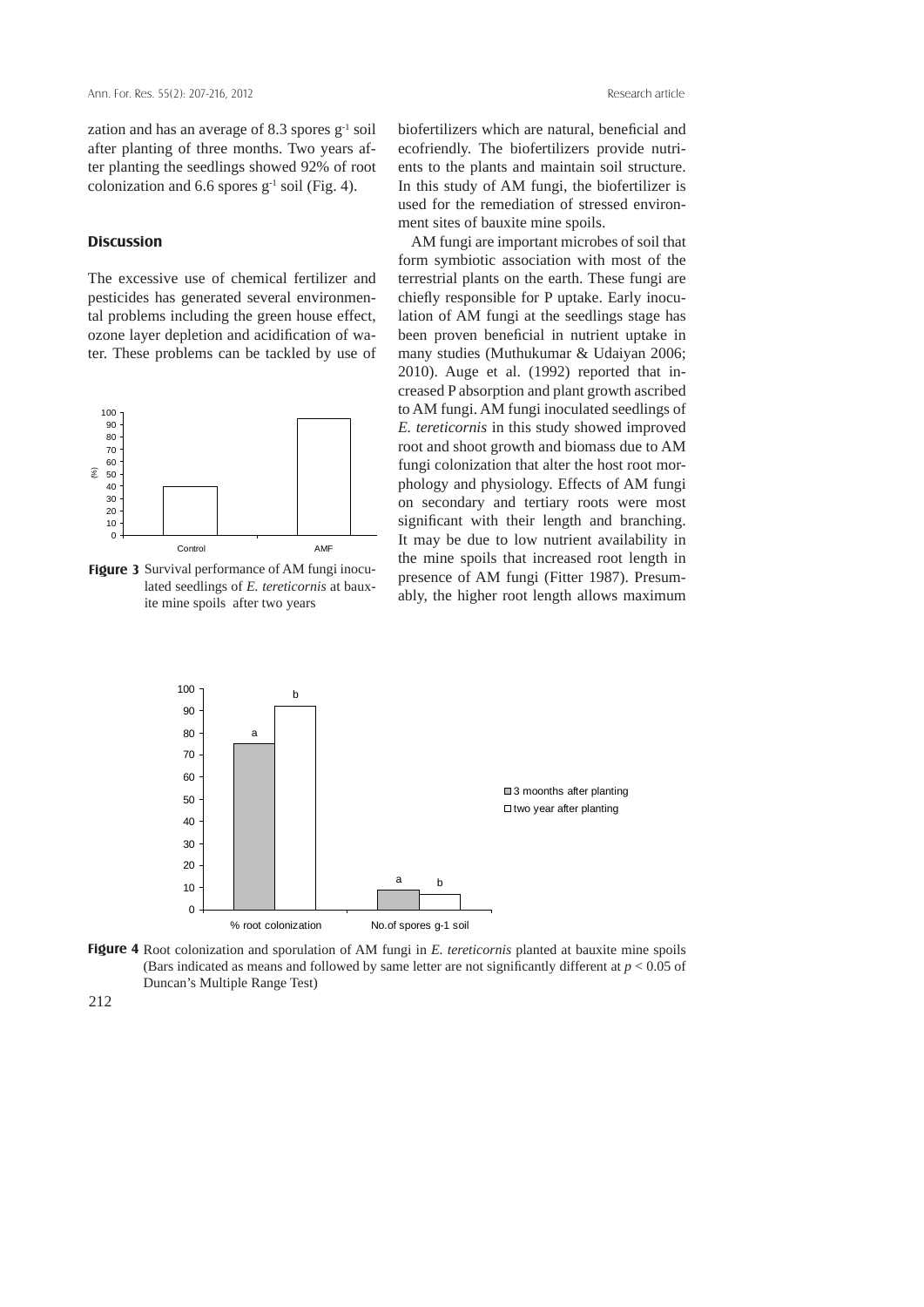surface area for nutrient uptake. These effects may be due to colonization of AM fungi resulted that some changes in root morphology. The changes in host root meristematic activity may result in root changes (Berta et al. 1990) and secretion of cytokinin like substances in AM fungi (Barea & Azcon–Aguilar 1992) may also be involved. Similar effect on root system architecture has demonstrated in another tree *Prunus cerasifera* inoculated with AM fungi G. intraradices and G. mosseae (Hooker & Atkinson 1996).

 The physical and chemical properties of the soil collected from bauxite mine spoils showed that the soil is acidic and poor in major nutrients because of the topsoil is stripped off during mining. However, after a period of time the soil nutrient status was improved due to planting of *E. tereticornis* with AM fungi. The physical and chemical properties were reported as improved in fly ash dumps due to inoculation of AM fungi with Dendrocalamus strictus (Babu & Reddy 2011). The inoculated AM fungi mobilized the available nutrients to the seedlings and helped to increase the uptake of number of ions such as  $K^+$  and NH4  $^+$  (Bowen 1990). The increased nutrient status in bauxite mine spoils is due to activity of AM fungal populations. The improvement of soil nutrients due to AM fungi is the reason for soil quality and soil aggregation that gives adequate aeration for plant growth (Wheeler et al. 2000). This is the one of the reasons the seedlings of E. tereticornis s are surviving successfully in bauxite mine spoils. Similar studies were also reported worldwide on disturbed sites. Field inoculation of Prosopis juliflora with AM fungi in a study conducted on semi arid wasteland significantly increased plant bio mass and soil nutrient after six years of growth (Bhatia et al. 1998). Similarly it was reported that Acacia nilotica and Pongamia pinnata responded well with inoculation of AM fungi in bauxite mines residue (Chauhan & Silori 2011). In this study the significant growth enhancement of *E. tereticornis* with AM fungi was due to increased N, P and

K accumulation and root colonization. Similar effect was also reported by Jeffries et al (2003) and Jasper et al. (1998) at bauxite mine spoils. Higher AM fungal colonization and low sporulation in the planted seedlings of *E. tereticornis* after two years of planting were found in this study. AM fungal sporulation generally occurs when root growth slows down or ceases (Abbott & Robson 1991). Under stressed environmental conditions like mined out areas where root growth is continuous, the vegetative phase of AM fungi may be actively involved in initiating infection and spreading infection to new roots (Udaiyan et al. 1996). These effects may improve nutrient utilization efficiency of planted seedlings that gives better growth improvement and out plant survival. Few earlier studies have also showed that colonization by AM fungi enhances plant survival and growth by decreasing phosphorus deficiency and water stress (Rouseeau et al. 1994) and improving membrane infectivity (Graham et al. 1981). This is the reason the AM inoculated seedlings showed the survival rate of *E. tereticornis* in the stressed environment conditions at the average of 95%. Ottega-Larocea et al. (2010) also reported that among soil microorganisms AM fungi play nutrient roles for establishment, survival of plants and improved soil properties in stressed environments.

# **Conclusions**

The results from this study support the general conclusion that the introduction of plants an stressed environment sites like mine spoils inoculated with AM fungi is a beneficial bio technological tool to aid the recovery of an degraded ecosystem. The AM fungi have the potential to increase the efficiency of the plant system by providing the seedlings with essential levels of P and other nutrients for growth. Therefore, tree seedlings could be inoculated with symbiotic microorganisms like AM fungi before planting to restore stressed sites.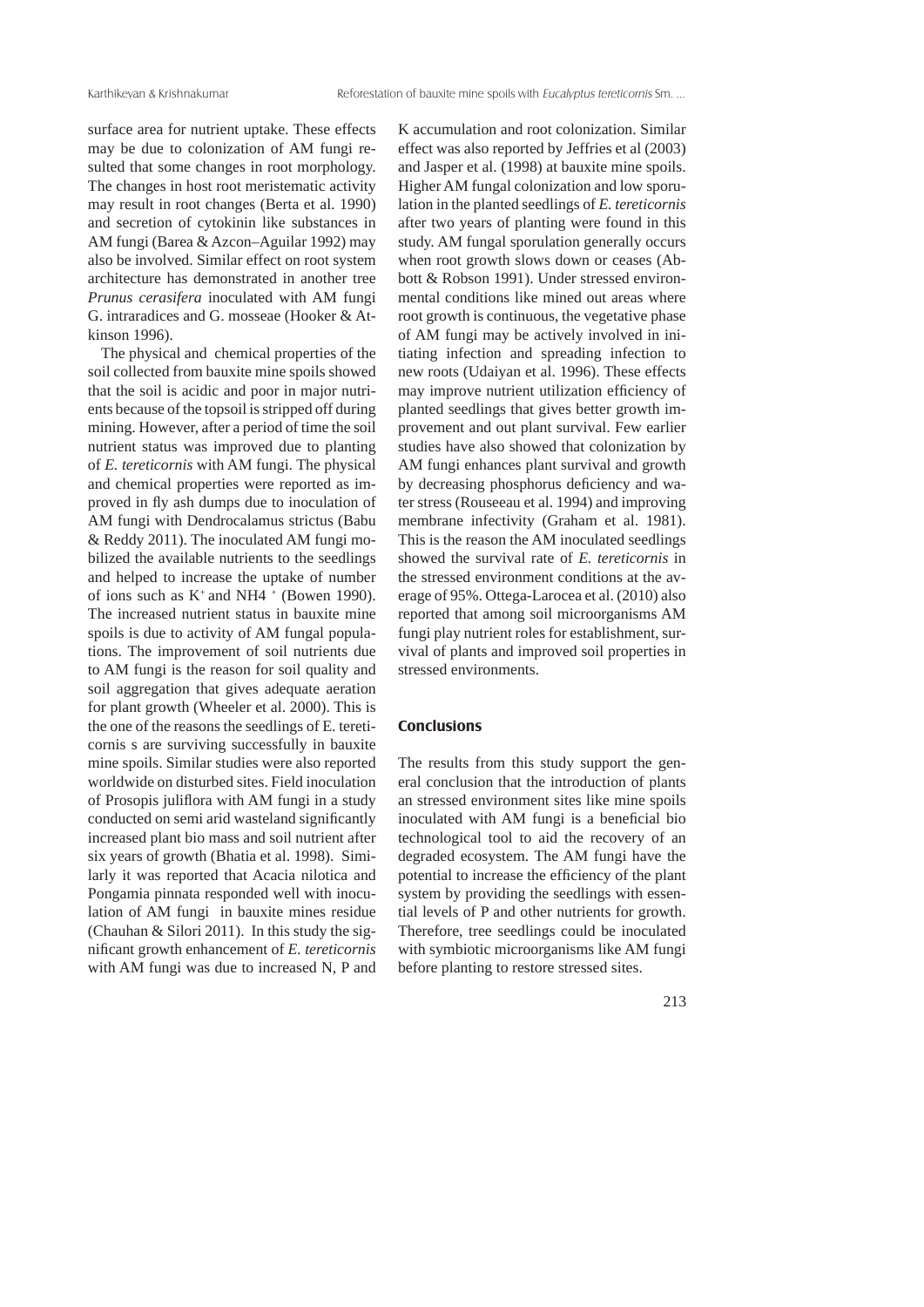#### **Acknowledgements**

The authors thanksd to Indian Council of the Forestry Research and Education, India for financial support for this study.

### **References**

- Abbott L.K., Robson A.D., 1991. The distribution and abundance of VA endophytes in some west Australian soils. Australian Journal of Botany 25: 515–522.
- Abdul–Kareen A.W., Mc Rae S.G., 1984. The effects on topsoil of long term storage in stockpiles. Plant and Soil 76: 357–363.
- Auge R.M., Stodola A.J., Brown M.S., Bethlenfalvay G.J., 1992. Stomatal response of mycorrhizal cow pea and soybean to short term osmotic stress. New Phytologist 120: 117–125.
- Babu G.A., Reddy M.S., 2011. Dual inoculation of Arbuscular mycorrhizal and phosphate solubilising fungi contributes in sustainable maintenance of plant health in fly ash ponds. Water, Air and Soil Pollution 219: 3-10.
- Barea J.M., Azcon–Aguilar C., 1992. Production of plant growth relating substances by vesicular – arbuscular mycorrhizal fungus *Glomus mosseae*. Applied Environmental Microbiology 43: 810–813.
- Banning N.C., Phillips I.R., Jones D.L.,Murphy D.V., 2010. Development of microbial diversity and functional potential in bauxite residue sand under Rehabilitation. Restoration Ecology 17: 350-358.
- Berta G., Fusconi A., Trotta A., Scannerini S., 1990. Morphogenetic modifications induced by the mycorrhizal fungus *Glomus strain* E3 in the root system of *Allium porum* L. New Phytologist 114: 207–215.
- Bhatia N.P., Adholeya A., Sharma A., 1998. Biomass production and changes in soil productivity during long term cultivation of *Prosopis julifera* (Swartz) DC inoculated with VA mycorrhiza and *Rhizobium* sp. in a semi arid wasteland. Biology and Fertility of Soils 26: 208–214.
- Bognounou F., Thiombiano A., Oden P.C., Guinko S., 2010. Seed provenance and latitudinal gradient effects on seed germination capacity and seedling establishment of five indigenous species in Burkino Faso. Tropical Ecology 51: 207-220.
- Bowen G.D., 1990. Mycorrhizal roles in tropical plants and ecosystems. In: Mikola, P., (ed.) Tropical mycorrhizal research. Oxford University Press. Oxford, pp. 148–179.
- Chauhan S., Silori C.S., 2011. An evaluation of successful reclamation of bauxite residue through afforestation activities in South India. Journal of Horticulture and Forestry 3: 214–224.
- Fitter A.H., 1987. An architectural approach to the comparative ecology of plant root systems. New Phytologist
- 214

106 : 61–77.

- Gerdemann J.W., Nicolson T.H., 1963. Spores of mycorrhizal Endogone species extracted from soils by wet sieving and decanting. Transactions of British Mycological. Society 46: 235–244.
- Graham J.H., Leonard R.T., Menge J.A., 1981. Membrane – mediated decrease in root exudation responsible for Phosphorus inhibition of vesicular arbuscular mycorrhiza formation. Plant Physiology 68: 549–552.
- Hooker J.E., Atkinson D., 1996. Arbuscular mycorrhizal fungal induced alteration to root architecture in straw berry and induced resistance to the root pathogen *Phytopthora fragaria*. Plant and Soil 159: 229-234.
- Jackson M.L, 1973. Soil chemical analysis Prentice Hall, New Delhi, India 498p.
- Jakobsen I., 1999. Transport of phosphorus and carbon in arbuscular mycorrhiza. In: Varma, A. & Hock, B., (eds.), Mycorrhiza: structure, function, molecular biology and bio technology, 2nd edn. Springer-Verlag, agriculture and natural eco systems. Birhauser Verlag, Basel, Switzerland, pp 101-115.
- Jasper D.A., Sarwasa Y., Ward S.C., 1998. Indicators of reclamation success- recovery patterns of soil biological activity compared to remote sensing of vegetation. In: Fox H.R., Moore H.M., Mc Intosh A.D., (eds), Land reclamation achieving sustainable benefits. Proceedings of the fourth international conference of the international application of land reclamation Nothnigham U.K 7- 11, Seplso, 1998. Rotherdam, Balkam, pp. 21-24.
- Jefries S.P., Gianinazzi S., Perotto K.,. Turnau T., Barea J.M., 2003. The contribution of arbuscular mycorrhizal fungi in sustainable maintenance of plant health and soil fertility. Biology and Fertility of Soils 37: 1-16.
- Kumar A., Raguvanshi R., Upadhyay R., 2010. Arbuscular mycorrhizal technology in reclamation and revegetation of coal mine spoils with various revegetation model. Engineering 9: 683-689.
- Muthukumar T., Udaiyan K., 2006. Growth of nursery grown bamboo inoculated with arbuscular mycorrhizal fungi and plant growth promoting rhizobacteria in two tropical soil types with and without fertilizer application. New Forests 31: 469-485.
- Muthukumar T., Udaiyan K., 2010. Growth response and nutrient utilization of *Casuarina equisetifolia* seedlings inoculated with bio inoculants under tropical nursery conditions. New Forests 40: 101-118.
- Ortega-Larrocea M.P., Xoconostle-Cazares B., Maldonado Mendoza I., Carrilo-Gonzalez R., Hernandez-Hernandez J., Diaz Gardunno M., 2010. Plant and fungal bio diversity from metal mine wastes under remediation at Zimapan, Hidalgo, Mexico. Environmental Pollution, 158: 1922-1931.
- Philips J.M., Hayman D.S., 1970. Improved procedures for clearing roots and staining parasitic and vesicular arbuscular mycorrhizal fungi for rapid assessment of infection. Transactions of British Mycological Society 55: 158-160.
- Read D.J., Koucheki H.K., Hodgson J., 1976. Vesicular